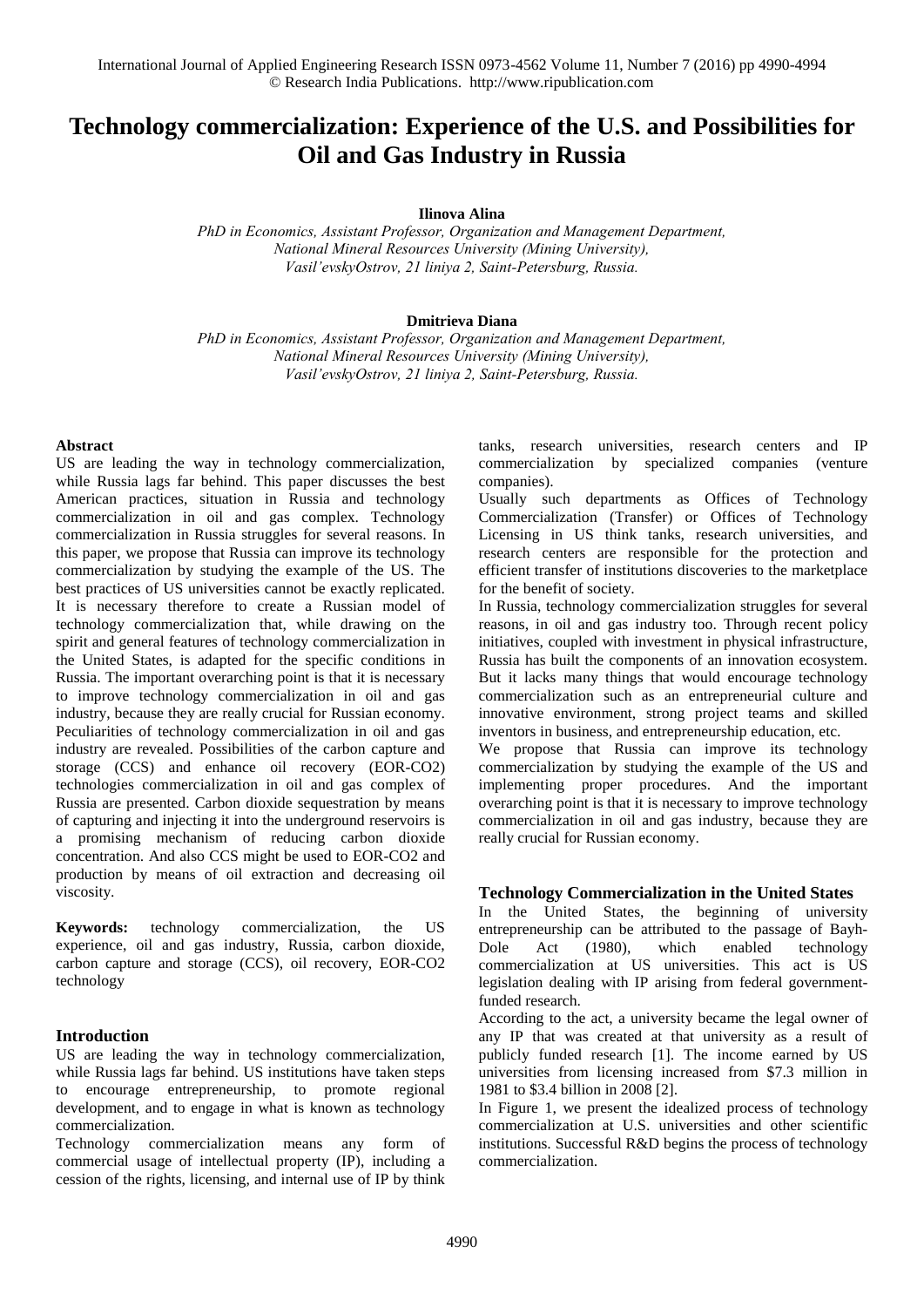International Journal of Applied Engineering Research ISSN 0973-4562 Volume 11, Number 7 (2016) pp 4990-4994 © Research India Publications. http://www.ripublication.com



**Figure 1:** Technology commercialization stages at U.S. universities

*Source: Adapted from Office of Technology Commercialization presentation, University of Maryland, College Park <http://otc.umd.edu/sites/default/files/documents/about-otc-2010.pdf>*

The most important step of technology commercialization is technology assessment. If the assessment deems that the invention is not commercially viable, the invention is sent back to the R&D process for refinement; if the invention is, on the other hand, judged to be commercially viable, then the assessment determines what kind of IP protection will be sought and if a patent should be applied for, as well as establish the appropriate model of technological commercialization (licensing or start-up company). Because it costs about \$15,000 to \$30,000 to patent an invention in the US, universities and other research institutions patent only commercially advanced inventions. Thereafter market research is conducted, and a business proposal is prepared. Negotiations with companies interested in the new technology begin, and the commercialization model is completed [3].

In the United States, there are two basic models of technology commercialization [4]:

- 1. License agreement with an existing company that is interested in a new technology;
- 2. Start-up company using the research institution's (university's) IP (the institution can license with an existing company, or with a new company started with a technology license).

Licensors use license agreements to grant their licensees the right to use certain IP, including software, inventions, patents, etc.

In both cases, a license agreement between the university (think tanks, research centers, etc) and an existing or start-up company is concluded. According to the license agreement, the licensee (the company that obtained the license) pays the licensor (the university, think tanks, research centers) fixed payments-a royalty.

Royalties are typically agreed upon as a percentage of gross or net revenues derived from the use of IP or a fixed price per unit sold of an item of such, but there are also other modes and metrics of compensation.

Besides the IP being licensed and the royalty rates, license agreements can also include representations, warranties, termination provisions, terms of indemnification and dispute resolution clauses.

If the license agreement is concluded with a start-up company that cannot afford to pay a royalty, often the university (think tanks, research centers, etc) becomes the owner of a new company share.

According to American practices, around 80% of license agreements are concluded with a licensee who is familiar to the inventor [5].

So, the main tasks of technology commercialization and licensing at US universities can be identified as the  $following<sup>1</sup>$ :

- Accelerate the transfer of new technologies from universities to the marketplace.
- Provide services (training, counseling, and mentoring) for university researchers and potential business partners.
- Assess the fair market value of IP owned by the university, and determine and negotiate fair terms of transactions and agreements.
- Use best business practices while taking into account the interests of the general public.
- Resolve conflicts among groups of researchers, industrial partners, and the university.

So, technology commercialization in the US has been successful overall. The US affords an excellent example for Russia to follow.

#### **Technology Commercialization in Russia**

Russia is good at research, and her science and research fields remain world class. The Russian government has actively financed R&D in recent years: expenses for R&D were 1.48% of GDP in 2013 (see Figure 2), compared with 1.16% of GDP in 2010 (UNESCO Institute for Statistics 2012).

They are less than in the United States (2.66% of GDP in 2013), but for Russia they are considerable nonetheless, and the percentage is expected to reach 3% by 2020, according to the strategy of innovative development of Russia.

But Russia patents a large amount of IP without commercial potential and commercializes only 2.2% of inventions [6]. Most Russian R&D is carried out in public institutes that have weak commercial ties. Thus, Russia's biggest deficiencies are technology commercialization and practical application of inventions.

-

<sup>&</sup>lt;sup>1</sup> Adapted from AUTM (Association of University Technology Managers) and OTC (Office of Technology Commercialization, University of Maryland) presentations and materials.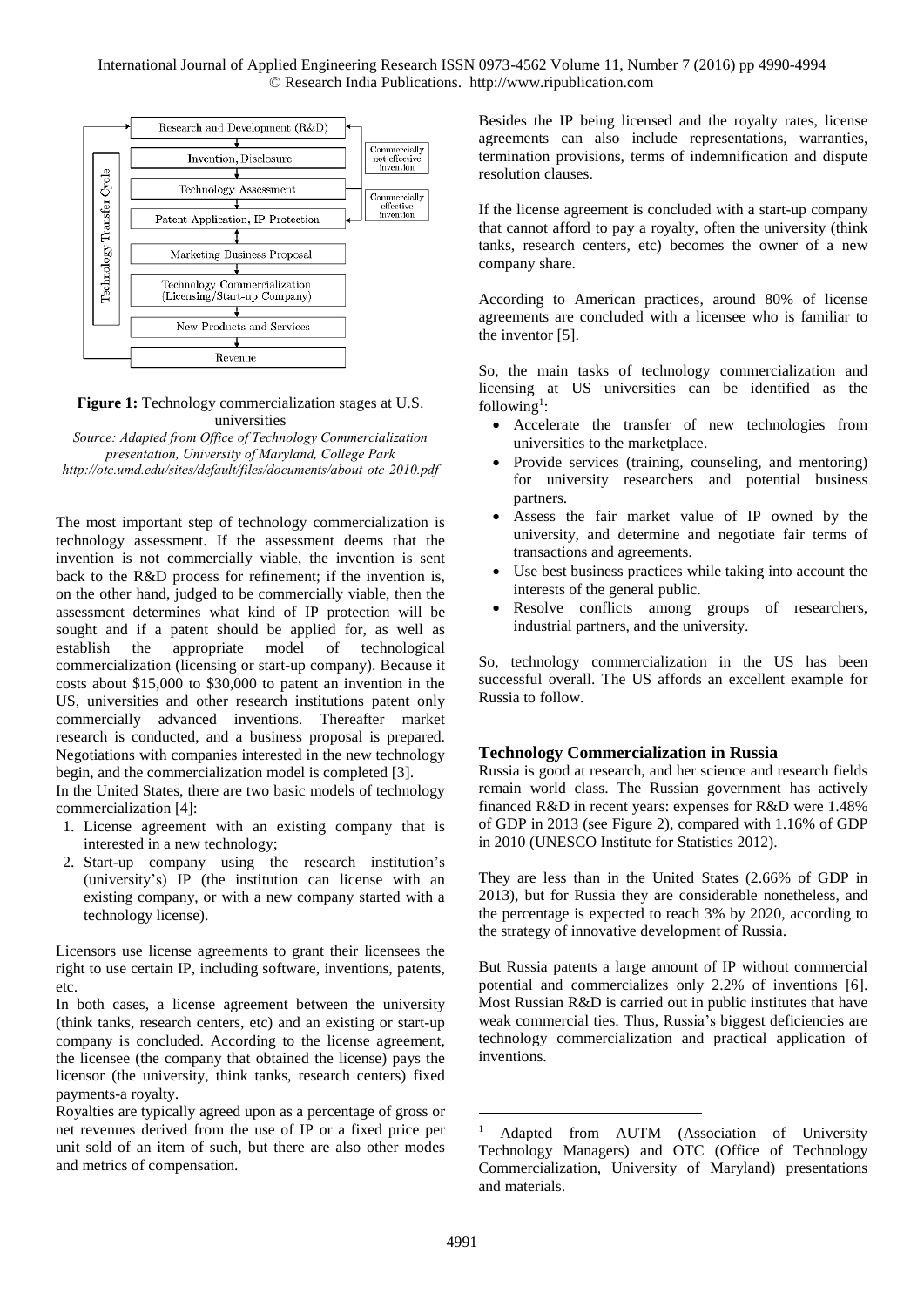There are four main models of technology development in Russia:

- 1. government contracts and research grants;
- 2. business contracts;
- 3. university-based start-ups (Federal Law 217 (2009), "Law on Small Enterprises near Universities");
- 4. licensing.

Russian universities are focused on models 1 and 2 of technology development and have historically not been concerned about the practical use of scientific results. But models 3 and 4 are where technology commercialization is really at, and they represent new trends for Russian universities.

Models 3 and 4 demand inventions (IP) with the potential for commercialization, support organizations (structure) and resources, and the promotion of team (especially model 3) and entrepreneurial skills. These aspects are missing at Russian universities. Universities are not ready to pursue these models of commercialization. Therefore it is precisely models 3 and 4 that need to be developed.





*Source: Global R&В funding forecast 2013, Battelle R&D Magazine [\(http://www.battelle.org/docs/default-document-library/2013-R-and-](http://www.battelle.org/docs/default-document-library/2013-R-and-D-Funding-Forecast.pdf?sfvrsn=4)[D-Funding-Forecast.pdf?sfvrsn=4\)](http://www.battelle.org/docs/default-document-library/2013-R-and-D-Funding-Forecast.pdf?sfvrsn=4).*

### **Technology Commercialization in Oil &Gas Industry**

Technology commercialization in oil and gas industry has a number of features connected first with specifics and peculiarities of the industry. The authors highlighted the following features of oil and gas industry in Russia:

- Institutional regulation of subsoil usage;
- High capital intensity of the oil and gas production;
- Unique character of mineral deposits;
- High level of entrance barriers into industry;
- High level of transaction costs;
- High degree of the assets specificity;
- High strategic and social value of oil and gas companies;
- Lack of opportunities to reduce risks by product diversification (monoproduct companies).

So, scientific inventions and technologies can't be practically introduced in production without close cooperation with oil and gas companies. Besides, many technologies and inventions are developed in compliance with mining and geological conditions of a concrete oil and gas deposit. Therefore, a key factor of successful technology commercialization in oil and gas industry is mutually beneficial cooperation between universities (think tanks, research centers, etc) and oil and gas companies. Technology commercialization and implementation of innovative projects in oil and gas industry allow to increase economic efficiency of the oil and gas production, to reduce production costs, to improve oil recovery, to reduce ecological risk of oil and gas production.

## **Possibilities of the CCS and EOR-CO2 Technologies Commercialization**

The principles of Russian oil and gas companies operation in the modern economic conditions may and should provide for a use of sets of organizational and technical, economic solutions targeted on the adoption, implementation and commercialization of environmental and nature conservation related technologies. That makes it possible to use the options of greenhouse gas reduction that are widespread in the Western countries in order to ensure energy-efficient development and rational usage of natural resources [7].

Commercialization of technology of carbon dioxide sequestration by means of capturing and injecting it into the underground reservoirs is a promising mechanism of reducing carbon dioxide (CO2) concentration. And also carbon capture and storage technologies (CCS) might be used to enhance oil recovery (EOR-CO2) and production by means of oil extraction and decreasing oil viscosity.

The proportion of the CCS technologies in reduction of the global emission is estimated to be from 20 to 28 percent, which indicates the prospects of development and vast adoption of such technologies [8,9]. CCS technologies include the following technological processes: capturing, transportation and geological storage. These processes (stages) differ from each other considerably in terms of technical and technological practicability and have different experience of practical application. Geological storage is linked with the possibility of injecting CO2 into saline formations (water-bearing strata), oil and gas fields, and coalbeds.

It was noted that CO2 storage in oil and gas fields that are at the final production stage might be used to enhance oil recovery (EOR-CO2) and production by means of oil extraction and decreasing oil viscosity [10,11].

Enhancing oil recovery by the EOR-CO2 method may be characterized by the added value by usage of anthropogenic CO2, captured at power plants and industrial enterprises. Studies conducted by American experts showed that the worldwide potential of the EOR-CO2 is 340 billion barrels of technically recoverable oil resources and the capacitive potential of CO2 storage is 120,000 million tons. Large volumes of potential carbon dioxide storage in the oil reservoirs underline the interest in the EOR-CO2 technologies commercialization [12].

Currently, most of the CCS projects serve the demonstration purpose, therefore, there is no definite way to evaluate the costs of CCS technology commercialization. The implementation costs of the CCS technology depend on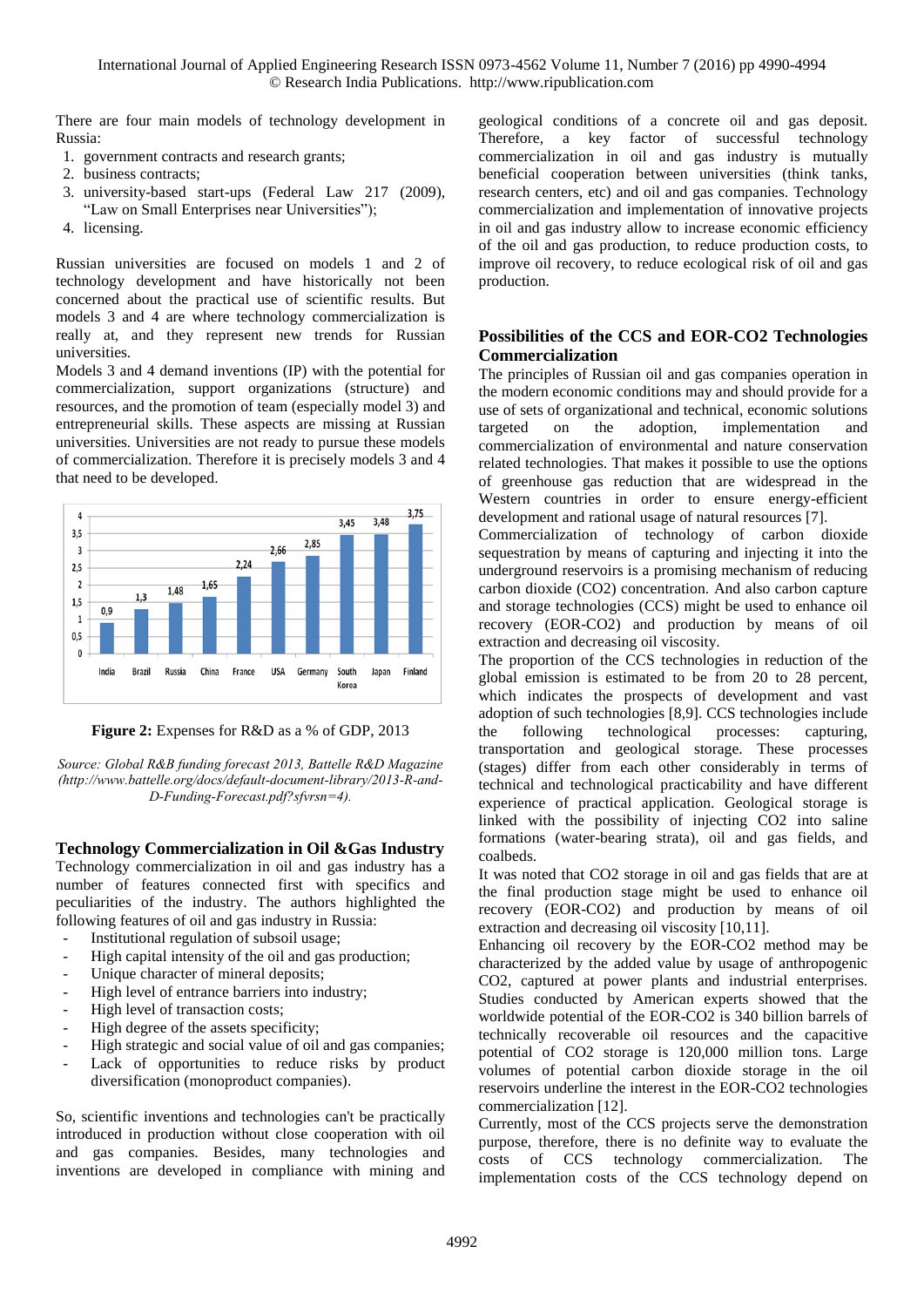particular project, technological features of capturing industrial enterprises, mining and geological conditions of fields, distance of transportation etc.

It has to be mentioned that the CO2 sequestration costs will differ at different stages of the technology development. Thus, at the demo stage (currently) projects are minor and focused on drawing attention of all the stakeholders to this technology in order to prove its efficiency and safety. At this stage, the cost of such projects remains rather high, especially at the CO2 capturing stage [7].

The majority of Russian oil and gas fields (Western Siberia) are located in the areas that are remoted from the main industrial CO2 emission sources. The old oil and gas production areas, such as Tatarstan and Bashkiria, the Northwestern region (including Kaliningrad oblast) are the most suitable for the EOR-CO2 methods usage. It is important to evaluate the geological and technical potential of the EOR-CO2 technology, the CO2 storage for the old oil production areas in the first place.

Reasonability of the effective and stimulating state policy for the large-scale CСS projects adoption and EOR-CO2 technology commercialization is conditional on the demo stage and high capital intensity of such technologies, as wells as the uncertainty about the future world carbon market development. Therefore, incentives and the support of oil and gas companies' strategic initiatives in the resource-saving and environmental areas, one of which is the commercialization of CCS and EOR-CO2 technologies, are necessary.

## **Conclusion**

Generalizing from what we have noted above, we can propose the following recommendations for Russian universities (think tanks, research centers, etc) to improve technology commercialization:

- Develop an integrated ecosystem, one that brings together science, entrepreneurship education, innovation, and collaboration (like in the U.S. universities and institutions).
- Generate IP with commercial potential; analyze, screen, and "package" innovation projects.
- Develop an entrepreneurial culture among employees and students; popularize innovations, and improve IP management and entrepreneurship.
- Create entrepreneurship education opportunities (programs, speaker series, open hours) to educate innovators with strong entrepreneurial skills.
- Connect with industrial sector and particular companies to collaboratively use resources and pursue opportunities.
- Facilitate university-industry collaboration.
- Focus on the real requirements of business.

We began this paper by proposing that Russia can benefit a great deal from the US when it comes to technology commercialization. Needless to say, the way in which US universities have promoted technology commercialization cannot be copied detail for detail, because the situation in Russia is not exactly like the situation in the United States. We can observe the best practices of US universities, but they cannot be exactly replicated. It is necessary therefore to create

a Russian model of technology commercialization that, while drawing on the spirit and general features of technology commercialization in the United States, is adapted for the specific conditions in Russia.

And the important overarching point is that it is necessary to improve technology commercialization in oil and gas industry, because they are really crucial for Russian economy.

Technology commercialization in oil and gas industry has a number of features connected first with specifics and peculiarities of the industry.

One of the perspective directions in oil and gas complex is CCS and EOR-CO2 technology commercialization. Carbon dioxide sequestration by means of capturing and injecting it into the underground reservoirs is a promising mechanism of reducing carbon dioxide concentration. And also carbon capture and storage technologies (CCS) might be used to enhance oil recovery (EOR-CO2) and production by means of oil extraction and decreasing oil viscosity.

## **Literature**

- [1] Bremer, Howard W. 1998. University Technology Transfer: Evolution and Revolution. Council on Government Relations.
- [2] Tieckelman, R., R. Kordal, and A. Sanga. 2010. AUTM Licensing Activity Survey FY2008: [1] Survey Summary. Deerfield, Ill.: Association of University Technology Managers.
- [3] Carayannis, E., Cherepovitsyn, A., Ilinova, A. 2015. [The Journal of Technology Transfer,](http://link.springer.com/journal/10961) April 2015, Springer Science+Business Media New York 2015, [http://link.springer.com/article/10.1007%2Fs10961-](http://link.springer.com/article/10.1007%2Fs10961-015-9406-y) [015-9406-y](http://link.springer.com/article/10.1007%2Fs10961-015-9406-y)
- [4] Carayannis, E., Dubina, I., Ilinova, A. 2014. Licensing in the Context of Entrepreneurial University Activity: an Empirical Evidence and a Theoretical Model. Journal of the Knowledge Economy, 12, [http://link.springer.com/article/10.1007/s13132-014-](http://link.springer.com/article/10.1007/s13132-014-0234-3) [0234-3](http://link.springer.com/article/10.1007/s13132-014-0234-3)
- [5] OTC (Office of Technology Commercialization) Statistics, University of Maryland, College Park, 2014. http:/ /www.otc.umd.edu/about/statistics.
- [6] The Federal Service for Intellectual Property of Russia (Rospatent), 2012, [http://www1.fips.ru/wps/wcm/connect/content\\_en/en/](http://www1.fips.ru/wps/wcm/connect/content_en/en/main) [main+](http://www1.fips.ru/wps/wcm/connect/content_en/en/main)
- [7] Cherepovitsyn, A., Ilinova, A. 2016. Ecological, economic and social issues of implementing carbon dioxide sequestration technologies in the oil and gas industry in Russia. Journal of Ecological Engineering, Volume 17, Issue 2, Apr. 2016, pp. 19-23
- [8] IEA-Energy technology prospects. Strategies and scenarios to 2050. International Energy Agency, 2011, [http://www.iea.org](http://www.iea.org/)
- [9] IEA-Energy Technology Perspectives. Scenarios and Strategies to 2050. OECD/IEA, Paris. 2010. 710 p., [http://www.iea.org/publications/freepublications/publi](http://www.iea.org/publications/freepublications/publication/etp2010.pdf) [cation/etp2010.pdf](http://www.iea.org/publications/freepublications/publication/etp2010.pdf)